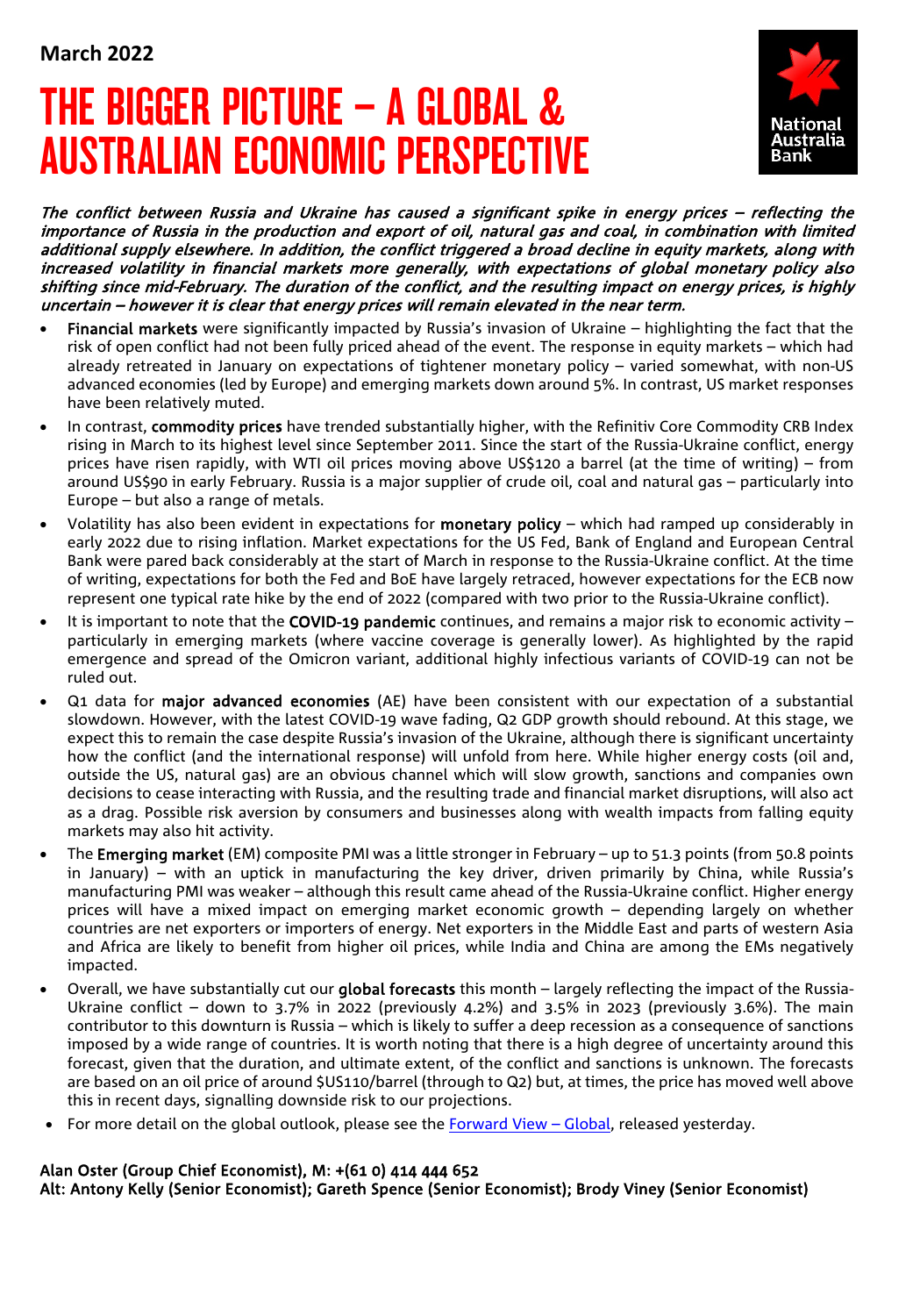For Australia, based on recent upside surprises in the data, we now expect a lower unemployment rate and higher inflation in the near-term, while our forecasts for activity remain broadly unchanged. The Q4 national accounts confirmed that consumption rebounded very strongly as the Delta lockdowns eased. We expect ongoing strength in overall consumption spending (albeit slightly disrupted in Q1 by Omicron and, more recently, floods). We continue to see dwelling and business investment as well as government spending supporting growth in the near term, while trade is expected to be a small drag on growth. Overall, that sees growth of 3.4% during 2022 and closer to trend growth of 2.1% in 2023. The strength in activity and strong labour demand points to the unemployment rate declining further. We now see the unemployment rate falling below 4% by March and reaching 3.5% by mid-2022. This will eventually see a strengthening in the pace of wage growth. We also expect strong inflationary pressure to persist in the near-term and have revised up our forecasts for the CPI to around 1% in both Q1 and Q2 – taking the year-ended rate to 3.7% by mid-year. As a result, we have also brought forward our cash rate profile, with the RBA expected to lift the cash rate by 15bps in August, with 25bp follow ups in September and November. With the war in Europe posing risks on both the activity and nominal sides of the economy, uncertainty is now highly elevated – but the central-case for Australia's economy largely remains strong.

- The labour market remained strong through the Omicron outbreak, despite disruptions, setting up a potentially record-breaking year ahead as focus turns to wages. The surge in case numbers in January caused a significant fall in hours worked but this should rebound in February, and the unemployment rate was steady at 4.2%. With labour demand still strong, we now expect unemployment to fall below 4% by March and reach around 3.5% in the second half of the year. In terms of wages, the December quarter WPI showed solid gains with annual wage growth back around pre-COVID levels. We expect gradual progress as the labour market tightens further, with the WPI reaching around 3% in the second half of 2022.
- Household consumption rebounded dramatically in Q4 and high savings should support spending in 2022. Consumption rose 6.3% in the quarter as major states reopened, pushing consumption above pre-COVID levels for the first time. The combined effect of Omicron and now flooding will likely result in more modest consumption growth in Q1. The savings ratio remains elevated at 13.6% and households have built up a considerable savings buffer, which will support spending in 2022. Weighing against will be the threat of higher prices including, potentially, some dampening impact from higher petrol prices,
- House price growth continues to slow and dwelling investment fell in Q4 despite a large backlog of work. Capital city dwelling prices grew by 0.3% m/m in January, the slowest rate of growth since late 2020. Our expectation remains for capital city price growth to ease in 2022 ahead of falls later in the year and into 2023; with an overall price decline (to end-2023) of around 10%. Dwelling investment fell in Q4 2021 by 2.2% q/q with Labour and materials shortages a factor. Building approvals also plunged in January as rising construction costs, depressed population growth, and increases in fixed rate mortgages weighed. However, the large pipeline of work to be completed should support activity, although how quickly supply constraints will ease is uncertain.
- Business conditions have improved after the Omicron-impacted January in a positive sign for investment. The NAB Monthly Business Survey for February showed conditions back above average – led by gains in NSW and Vic – as well as a broad-based pickup in confidence and a rebound in forward orders. Capacity utilisation is also back above average, indicating a potential lift in business investment which disappointed in Q4. The ABS Capex Survey also points to a pickup although supply chain disruptions and construction costs may weigh on investment in the near-term.
- We have brought forward our call for the first RBA rate hike to August on the back of our updated forecasts for unemployment and CPI. The RBA's March post-meeting statement continued to emphasise a wait and see approach as evidence accumulates on whether inflation has sustainably returned to the target band. We expect the trimmed-mean measure of CPI for both Q1 and Q2 to print around 1% which would see underlying inflation tracking around 3.7%. With the unemployment rate set to be around 3.5% and signs that wages are picking up, we expect an August hike of 15bps following the Q2 CPI, with further rises in September and November.
- Net exports subtracted 0.2ppts from growth in Q4 and will likely continue to weigh on growth as trade normalises over the year. Both imports and exports were weaker in Q4. Going forward, services trade should recover with the international border now fully opened. The relative pace of the recovery in services imports and exports remains uncertain, with a slightly faster recovery in imports pencilled in for now.
- Russia's invasion of Ukraine has raised the level of uncertainty around the outlook. Australia's direct trade with both Russia and the Ukraine is very limited, but the economy will be affected by the increase in commodity prices, trade and finance disruptions, risk aversion and any wealth impacts. At this stage we expect around a ½ppt reduction in global growth with potential for financial system shocks and new supply chain disruptions. Still, as a commodity exporter, higher prices will boost Australia's national income. Central banks are likely to look through any temporary impact of higher oil prices on inflation unless higher inflation expectations become embedded, and some could slow the pace of rates normalisation until the situation is clearer. These risks add to the existing mix of uncertainties around COVID-19, supply chains, and consumption behaviour.
- For more detail on the Australian outlook, please see the Forward View Australia, released on Wednesday.